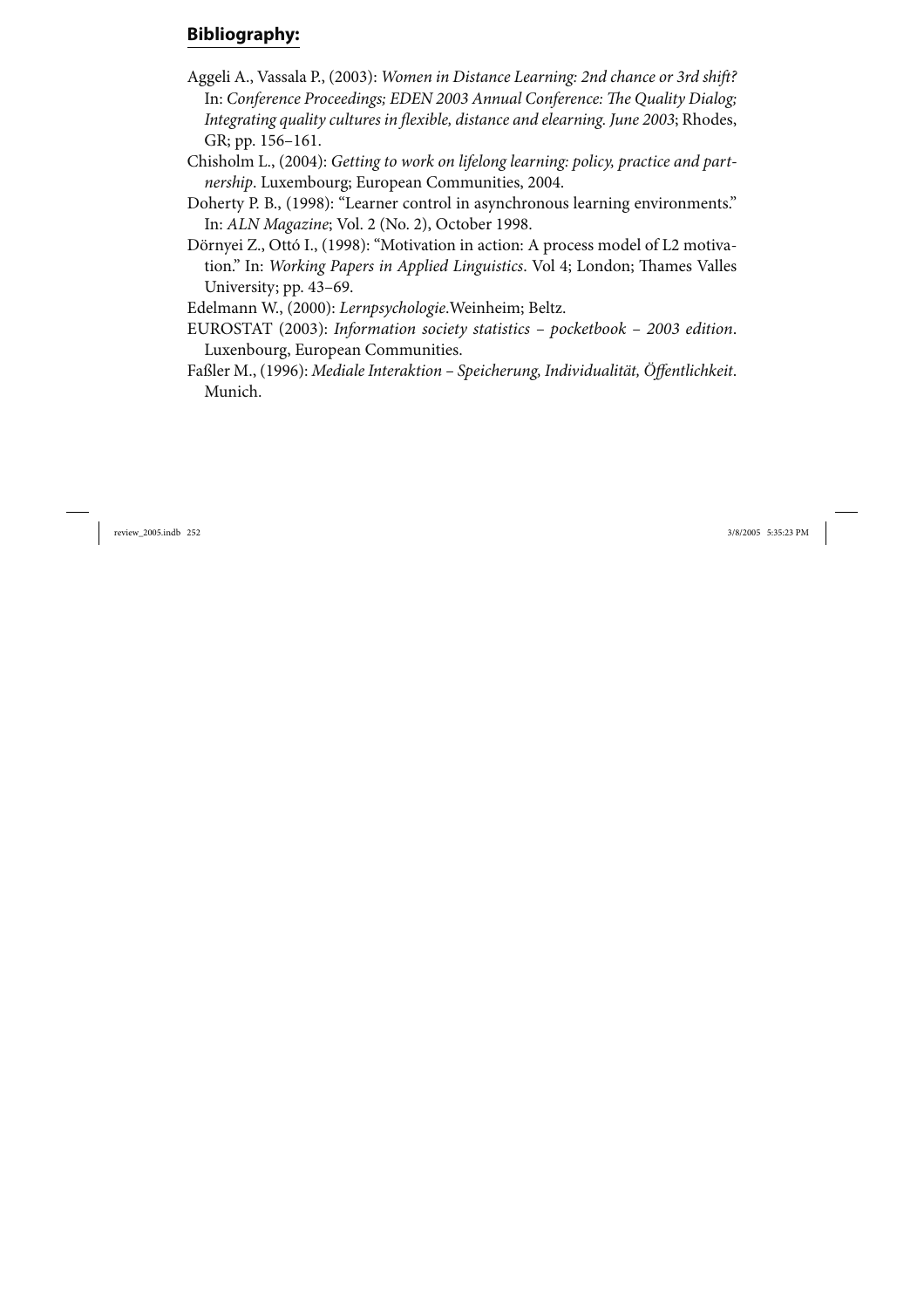Embedded Lifelong Learning: Demands on the Integration of Learning… 253

- Fox S., (2002): *Can e-learning based on computer-mediated communication improve distance education?* [Internet] Working Paper; OSCAIL, Dublin City University. <http://webpages.dcu.ie/~foxs/CMC%20eLearning%20in%20DE%20-%20pdf %20ver%20with%20title%20page.pdf> [Accessed 29.10.2004]
- Fretwell D., (2003): *Lifelong learning for the knowledge economy: implications for developing economies*. In: *Conference Proceedings; Policy, Practice and Partnership: getting to wrok on lifelong learning* (LLL 2003). June 2003; ; pp. 53–55; pp. 265–271.
- Fritsch H., (2003): *Contrasting distance learning education drop out experience*. [Internet] <http://www.fernuni-hagen.de/ZIFF/contrast.htm> [Accessed 09.08.2004].
- Fritsch H., (2004): *Impact of organizational aspects on drop-out in e-learning and distance education; report of experiences*. In: *Conference Proceedings*; EDEN Workshop 2004. March 2004; Oldenburg, D.
- Gassler G., Hug T., Glahn C., (2004): *Integrated Learning with micro activities during access delays*. In: *Conference Proceedings*; ED-MEDIA 2004; June 2004, Lugano, CH; pp. 3873-3876.
- Gundavaram S., (1996): *CGI Programming on the World Wide Web*. Sebastopol/CA; O'Reilly.
- Heitkämper P., (2000): *Die Kunst des erfolgreichen Lernens*. Paderborn; Junfermann.
- Hodges C. B., (2004): "Designing to Motivate: Motivational techniques to incorporate in e-learning experiences." In: *The Journal of Interactive Online Learning*; Vol 2(3).
- Illeris K., (2003a): "Learning changes through life." In: *Lifelong Learning in Europe*; Vol 8 (No. 1) May 2003; pp. 51–60.
- Illeris K., (2003b): "Workplace Learning and Learning Theory." In: *Journal of Workplace Learning*; Vol. 15 (No. 4); pp. 167–178.
- Kallen D., (2002): *Lifelong learning revisited*. In: Instance D., Schuetze H. G., and Schuller T. eds., (2002): *International perspectives on lifelong learning; from recurrent education to the knowledge society*. Buckingham; Open University Press; pp. 32–38.
- Krieger H., (2003): *Engagement, time and money*. In: *Conference Proceedings; Policy, Practice and Partnership: getting to work on lifelong learning* (LLL 2003). June 2003; pp. 186–193.
- Mason R., (2002): *Review of E-Learning for Education and Training*. In: *Conference Proceedings; Networked learning 2002*, March 2002; Sheffield; [Internet] <http:// www.shef.ac.uk/nlc2002/proceedings/symp/02.htm#02a> [Accessed 29.10.2004].
- McCall M. W., Lombardo M. M., Morrisson A. M., (1988): *Lessons of experience*. Lexington; Lexington Press.